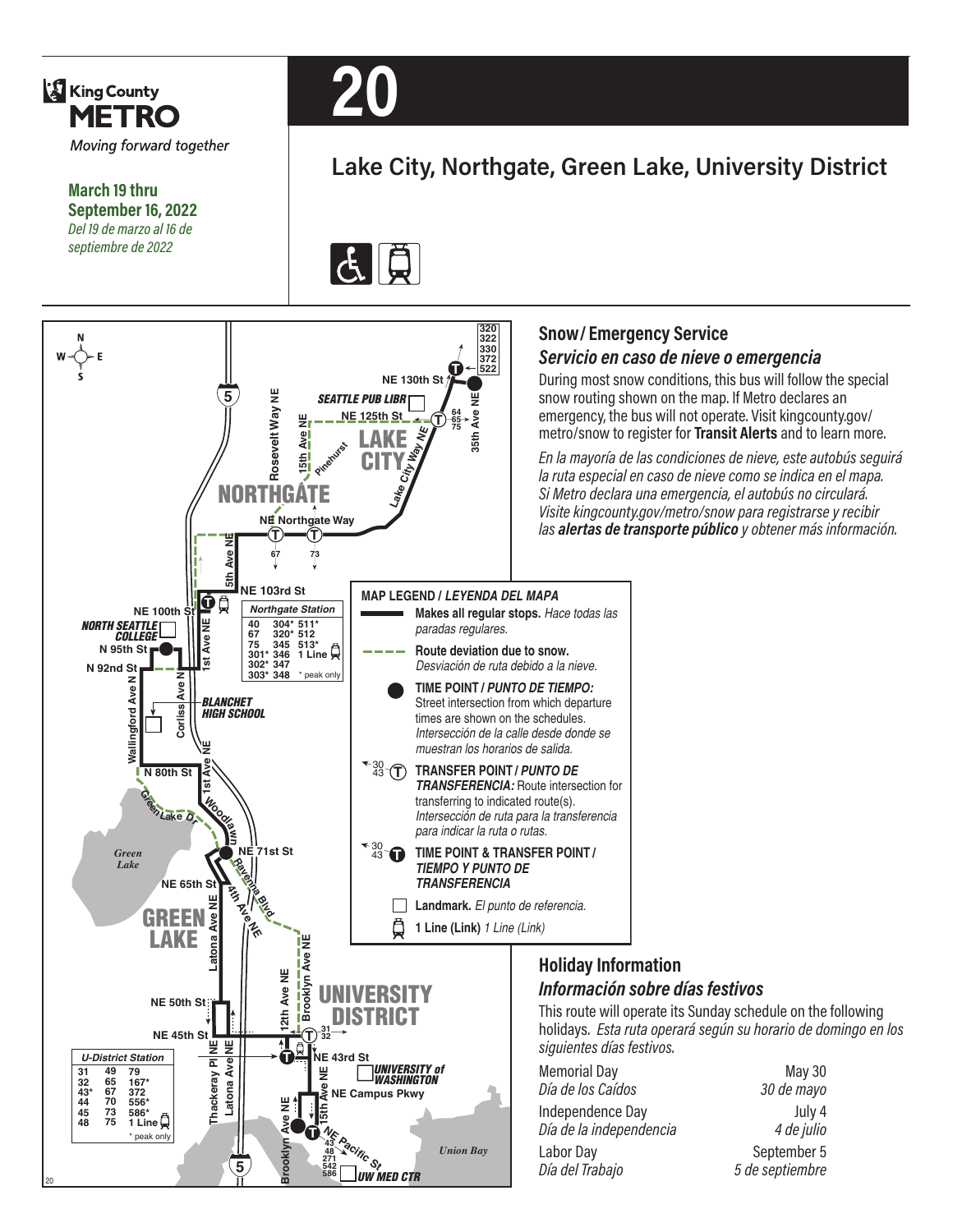## Route 20 Monday thru Friday to University District

*Servicio de lunes a viernes a Distrito Universitario*

| <b>Lake City</b>                                    |                         |                              | Northgate Green Lake | <b>University District</b>         |                       |
|-----------------------------------------------------|-------------------------|------------------------------|----------------------|------------------------------------|-----------------------|
| NE <sub>130th</sub> St                              | Northgate               | NSC                          | Woodlawn             | U-District                         | 15th Ave              |
| &<br>35th Ave NE                                    | <b>Station</b><br>Bay 4 | Campus<br>Opportunity<br>Ctr | 71st St              | Ave NE & NE  Link Station<br>Bay 3 | NE & NE<br>Pacific St |
| Stop #38653                                         | Stop #35318             | Stop #17694                  | Stop #17160          | Stop #10911                        | Stop #29431           |
| 5:43                                                | 5:55                    | 6:00                         | 6:09                 | 6:21                               | 6:30‡                 |
| 5:58                                                | 6:10                    | 6:15                         | 6:24                 | 6:36‡                              | 6:45‡                 |
| 6:13                                                | 6:25                    | 6:30                         | 6:39                 | $6:51\ddagger$                     | 7:001                 |
| 6:28                                                | 6:40                    | 6:45                         | 6:54                 | 7:06‡                              | 7:15‡                 |
| 6:43                                                | $6:55$<br>$7:10$        | 7:00                         | 7:09                 | 7:21‡<br>7:38‡                     | 7:31#                 |
| 6:58<br>7:13                                        | 7:25                    | 7:15<br>7:30                 | 7:26<br>7:41         | 7:56‡                              | 7:48‡<br>8:06‡        |
| 7:28                                                | 7:40<br>7:53            | 7:45                         | 7:57                 | $8:12$ ‡                           | 8:221                 |
| 7:40                                                | 8:08                    | 7:58                         | 8:10                 | $8:25+$                            | 8:35#                 |
| 7:55                                                |                         | 8:13                         | 8:25                 | 8:40 <sup>‡</sup>                  | 8:50‡                 |
| 8:10                                                | 8:23                    | 8:28                         | 8:40                 | $8:55\ddagger$                     | 9:04                  |
| 8:25                                                | 8:38                    | 8:43                         | 8:55                 | 9:10 <sup>‡</sup>                  | 9:19‡                 |
| 8:40                                                | 8:53                    | 8:58                         | 9:10                 | $9:25+$                            | $9:35+$               |
| 8:55                                                | 9:08                    | 9:13                         | 9:24                 | 9:39#                              | 9:49‡                 |
| 9:10                                                | $9:23$<br>$9:38$        | 9:28                         | 9:39                 | 9:54‡                              | 10:04‡                |
| 9:25                                                | 9:54                    | 9:43                         | 9:54                 | 10:09‡                             | 10:19‡                |
| 9:41                                                |                         | 9:59                         | 10:10                | 10:23‡                             | 10:33‡                |
| 9:56                                                | 10:09                   | 10:14                        | 10:25<br>10:40       | 10:38‡                             | 10:48‡<br>11:03‡      |
| 10:11<br>10:26                                      | 10:24<br>10:39          | 10:29<br>10:44               | 10:55                | 10:53‡<br>11:08‡                   | 11:18‡                |
| 10:41                                               | 10:54                   | 10:59                        | 11:10                | 11:24‡                             | 11:33‡                |
| 10:56                                               | 11:09                   | 11:14                        | 11:24                | 11:38‡                             | 11:47‡                |
| 11:11<br>11:26                                      | 11:24                   | 11:29                        | 11:39<br>11:54       | 11:53‡<br>12:08‡                   | 12:02‡<br>12:17‡      |
| 11:41                                               | 11:39<br>11:54          | 11:44<br>11:59               | 12:09                | 12:23‡                             | 12:32‡                |
| 11:56                                               | 12:09                   | 12:14                        | 12:24                | 12:38‡                             | 12:47‡                |
| 12:11                                               | 12:24                   | 12:29                        | 12:39                | 12:53‡                             | 1:02‡                 |
| 12:26                                               | 12:39                   | 12:44                        | 12:54                | 1:08‡                              | 1:17 <sup>‡</sup>     |
| 12:42                                               | 12:55                   | 1:00                         | 1:10                 | 1:24‡                              | $1:33+$               |
| 12:57                                               | 1:11                    | 1:16                         | 1:26                 | 1:40‡                              | 1:49‡                 |
| 1:12                                                | 1:26                    | 1:31                         | 1:41                 | 1:55‡                              | 2:04‡                 |
| 1:27                                                | 1:41                    | 1:46                         | 1:56                 | 2:10‡                              | 2:19‡                 |
| 1:42                                                | 1:56                    | 2:01                         | 2:11                 | 2:26‡                              | 2:35‡                 |
| 1:56                                                | 2:10                    | 2:15                         | 2:26                 | $2:41 \;$                          | $2:51 \dagger$        |
| 2:11                                                | 2:25                    | 2:30                         | 2:41                 | 2:56‡                              | 3:06‡                 |
| 2:26                                                | 2:40                    | 2:45                         | 2:56                 | 3:11‡                              | $3:21 \;$             |
| 2:41                                                | 2:55                    | 3:00                         | 3:11                 | 3:26‡                              | 3:36‡                 |
| 2:56                                                | 3:10                    | 3:15                         | 3:26                 | 3:41‡                              | 3:51                  |
| 3:11                                                | 3:26                    | 3:31                         | 3:42                 | 3:57 <sup>‡</sup>                  | 4:07‡                 |
| $3:26$<br>$3:41$                                    | 3:41                    | 3:46                         | 3:57                 | 4:12‡                              | 4:22‡<br>4:39‡        |
| 3:56                                                | 3:56<br>4:11            | 4:01<br>4:16                 | 4:13<br>4:28         | 4:29‡<br>4:44‡                     | 4:54‡                 |
| 4:10                                                | 4:25                    | 4:30                         | 4:43                 | 4:59‡                              | 5:09‡                 |
| 4:25                                                | 4:40                    | 4:45                         | 4:58                 | 5:14‡                              | 5:24‡                 |
| 4:40                                                | 4:55                    | 5:00                         | 5:11                 | 5:27‡                              | 5:37‡                 |
| 4:55                                                | 5:10                    | 5:15                         | 5:26                 | 5:42‡                              | 5:52 <sup>‡</sup>     |
| 5:11                                                | 5:25                    | 5:30                         | 5:41                 | 5:57‡                              | 6:07‡                 |
| 5:26                                                | 5:40                    | 5:45                         | 5:56                 | 6:12 <sup>‡</sup>                  | 6:22‡                 |
| 5:41                                                | 5:55                    | 6:00                         | 6:11                 | 6:27‡                              | 6:37‡                 |
| 5:56                                                | 6:10                    | 6:15                         | 6:26                 | 6:42‡                              | 6:52‡                 |
| 6:12                                                | 6:25                    | 6:30                         | 6:41                 | 6:57‡                              | 7:07‡                 |
| 6:27                                                | 6:40                    | 6:45                         | 6:56                 | 7:12‡                              | 7:19‡                 |
| 6:42                                                | 6:55                    | 7:00                         | 7:10                 | $7:26+$                            | 7:33‡                 |
| 7:03                                                | 7:16                    | 7:21                         | 7:31                 | 7:47 <sup>‡</sup>                  | 7:54‡                 |
| 7:33                                                | 7:46                    | 7:51                         | 8:00                 | 8:14 <sup>‡</sup>                  | 8:21‡                 |
| 8:04                                                | 8:17                    | 8:22                         | 8:30                 | 8:44‡                              | 8:51‡                 |
| 8:34                                                | 8:47                    | 8:52                         | 9:00                 | 9:14‡                              | 9:21‡                 |
| 9:04                                                | 9:17                    | 9:22                         | 9:30                 | 9:44 <sup>‡</sup>                  | 9:51‡                 |
| 9:34                                                | 9:46                    | 9:51                         | 9:59                 | 10:13‡                             | 10:20‡                |
| 10:04                                               | 10:16                   | 10:19b                       | 10:28                | 10:42‡                             | 10:49‡                |
| 10:34                                               | 10:46                   | 10:49b                       | 10:58                | 11:12‡                             | 11:19‡                |
| 11:04                                               | 11:16                   | 11:19b                       | 11:28                | 11:41‡                             | 11:48‡                |
| 11:34                                               | 11:46                   | 11:49b                       | 11:58                | 12:11‡                             | 12:18‡                |
| 12:04                                               | 12:16                   | 12:19b                       | 12:28                | 12:41‡                             | 12:48‡                |
| <b>Bold PM time</b>                                 |                         |                              |                      |                                    |                       |
| Serves N 92nd St & Corliss Ave N at this time.<br>b |                         |                              |                      |                                    |                       |

‡ Estimated time.

### Route 20 Monday thru Friday to Lake City

*Servicio de lunes a viernes a Lake City*

| <b>University</b><br><b>District</b>               |                                  | Green Lake Northgate                       |                                     |                                  | <b>Lake City</b>                     |
|----------------------------------------------------|----------------------------------|--------------------------------------------|-------------------------------------|----------------------------------|--------------------------------------|
| Brooklyn<br>Ave NE & NE Link Station<br>Pacific St | U-District<br>Bay 1              | NE Ravenna<br>Blvd &<br>Woodlawn<br>Ave NE | NSC<br>Campus<br>Opportunity<br>Ctr | Northgate<br>Station<br>Bay 1    | Lake City<br>Way NE &<br>NE 130th St |
| Stop #29423                                        | Stop #9587                       | Stop #26210                                | Stop #17695                         | Stop #35317                      | Stop #76730                          |
| 5:58<br>6:13<br>6:28                               | 6:02<br>6:17<br>6:32             | 6:13<br>6:28<br>6:44                       | 6:22<br>6:37<br>6:53                | 6:27<br>6:42<br>6:58             | 6:43<br>6:58<br>7:14                 |
| 6:43                                               | 6:47                             | 6:59                                       | 7:08                                | 7:13                             | 7:29                                 |
| 6:58                                               | 7:02                             | 7:14                                       | 7:24                                | 7:29                             | 7:45                                 |
| 7:12                                               | 7:16                             | 7:28                                       | 7:38                                | 7:44                             | 8:02                                 |
| 7:26                                               | 7:30                             | 7:43                                       | 7:53                                | 7:59                             | 8:17                                 |
| 7:41                                               | 7:45                             | 7:58                                       | 8:08                                | 8:14                             | 8:32                                 |
| 7:56                                               | 8:00                             | 8:13                                       | 8:23                                | 8:29                             | 8:47                                 |
| 8:11                                               | 8:15                             | 8:28                                       | 8:38                                | 8:44                             | 9:01                                 |
| 8:26                                               | 8:30                             | 8:43                                       | 8:53                                | 8:59                             | 9:16                                 |
| 8:41                                               | 8:45                             | 8:58                                       | 9:08                                | 9:14                             | 9:31                                 |
| 8:56                                               | 9:00                             | 9:13                                       | 9:23                                | 9:29                             | 9:46                                 |
| 9:13                                               | 9:17                             | 9:30                                       | 9:40                                | 9:45                             | 10:02                                |
| 9:27                                               | 9:31                             | 9:43                                       | 9:53                                | 9:58                             | 10:15                                |
| 9:42                                               | 9:46                             | 9:58                                       | 10:08                               | 10:13                            | 10:30                                |
| $9:57$<br>10:12<br>10:27                           | 10:01<br>10:16<br>10:31          | 10:13<br>10:28<br>10:43                    | 10:23<br>10:38<br>10:53             | 10:28<br>10:43<br>10:58          | 10:45<br>11:00<br>11:16              |
| 10:42<br>10:57<br>11:12<br>11:27                   | 10:46<br>11:01<br>11:16          | 10:58<br>11:13<br>11:28                    | 11:08<br>11:23<br>11:38             | 11:13<br>11:28<br>11:43          | 11:31<br>11:46<br>12:01<br>12:16     |
| 11:42<br>11:57<br>12:12                            | 11:31<br>11:47<br>12:02<br>12:17 | 11:43<br>11:59<br>12:14<br>12:29           | 11:53<br>12:09<br>12:24<br>12:39    | 11:58<br>12:14<br>12:29<br>12:44 | 12:32<br>12:47<br>1:02               |
| 12:28                                              | 12:33                            | 12:45                                      | 12:55                               | 1:00                             | 1:18                                 |
| 12:41                                              | 12:46                            | 12:58                                      | 1:08                                | 1:13                             | 1:31                                 |
| 12:56                                              | 1:01                             | 1:13                                       | 1:23                                | 1:28                             | 1:46                                 |
| 1:11                                               | 1:16                             | 1:28                                       | 1:38                                | 1:43                             | 2:01                                 |
| 1:26                                               | 1:31                             | 1:43                                       | 1:53                                | 1:58                             | 2:16                                 |
| 1:40                                               | 1:45                             | 1:57                                       | 2:07                                | 2:13                             | 2:32                                 |
| 1:54                                               | 1:59                             | 2:11                                       | 2:22                                | 2:28                             | 2:47                                 |
| 2:09<br>2:24<br>2:39                               | 2:14<br>2:29<br>2:44             | 2:27<br>2:42<br>2:57                       | 2:38<br>2:53<br>3:08                | 2:44<br>2:59<br>3:14             | 3:03<br>$3:18$<br>$3:33$             |
| 2:54                                               | 2:59                             | 3:12                                       | 3:23                                | 3:29                             | 3:48                                 |
| 3:09                                               | 3:14                             | 3:27                                       | 3:38                                | 3:44                             | 4:03                                 |
| 3:24                                               | 3:29                             | 3:42                                       | 3:53                                | 3:59                             | 4:20                                 |
| 3:39                                               | $3:44$<br>$3:58$                 | 3:57                                       | 4:08                                | 4:14                             | 4:35                                 |
| 3:53                                               | 4:13                             | 4:11                                       | 4:23                                | 4:29                             | 4:50                                 |
| 4:08                                               | 4:28                             | 4:26                                       | 4:38                                | 4:44                             | 5:05                                 |
| 4:23<br>4:39<br>4:54<br>5:09                       | 4:44<br>4:59<br>5:14             | 4:41<br>4:58<br>5:13<br>5:28               | 4:53<br>5:10<br>5:25<br>5:40        | 4:59<br>5:15<br>5:30<br>5:45     | 5:20<br>5:36<br>5:51<br>6:06         |
| 5:24                                               | 5:29                             | 5:44                                       | 5:56                                | 6:01                             | 6:21                                 |
| 5:39                                               | 5:44                             | 5:59                                       | 6:11                                | 6:16                             | 6:36                                 |
| 5:55                                               | 6:00                             | 6:15                                       | 6:27                                | 6:32                             | 6:52                                 |
| 6:10                                               | 6:15                             | 6:30                                       | 6:40                                | 6:45                             | 7:05                                 |
| 6:25                                               | 6:30                             | 6:44                                       | 6:54                                | 6:59                             | 7:19                                 |
| 6:41                                               | 6:46                             | 7:00                                       | 7:10                                | 7:15                             | 7:33                                 |
| 6:57                                               | 7:02                             | 7:15                                       | 7:25                                | 7:30                             | 7:48                                 |
| 7:27                                               | 7:32                             | 7:45                                       | 7:54                                | 7:59                             | 8:17                                 |
| 7:58                                               | 8:03                             | 8:16                                       | 8:25                                | 8:30                             | 8:48                                 |
| 8:28                                               | 8:32                             | 8:45                                       | 8:54                                | 8:59                             | 9:16                                 |
| 8:58                                               | 9:02                             | 9:15                                       | 9:24                                | 9:29                             | 9:46                                 |
| 9:30                                               | 9:34                             | 9:46                                       | 9:55b                               | 9:59                             | 10:15                                |
| 10:00<br>10:30                                     | 10:04<br>10:34                   | 10:16<br>10:46                             | 10:25b<br>10:55b<br>11:23b          | 10:29<br>10:59                   | 10:45<br>11:15                       |
| 11:00<br>11:30<br>12:00                            | 11:04<br>11:34<br>12:04          | 11:15<br>11:45<br>12:15                    | 11:53b<br>12:23b                    | 11:27<br>11:57<br>12:27          | 11:43<br>12:13<br>12:43              |
| <b>Bold PM time</b>                                |                                  |                                            |                                     |                                  |                                      |

**b** Serves N 92nd St & Corliss Ave N at this time.

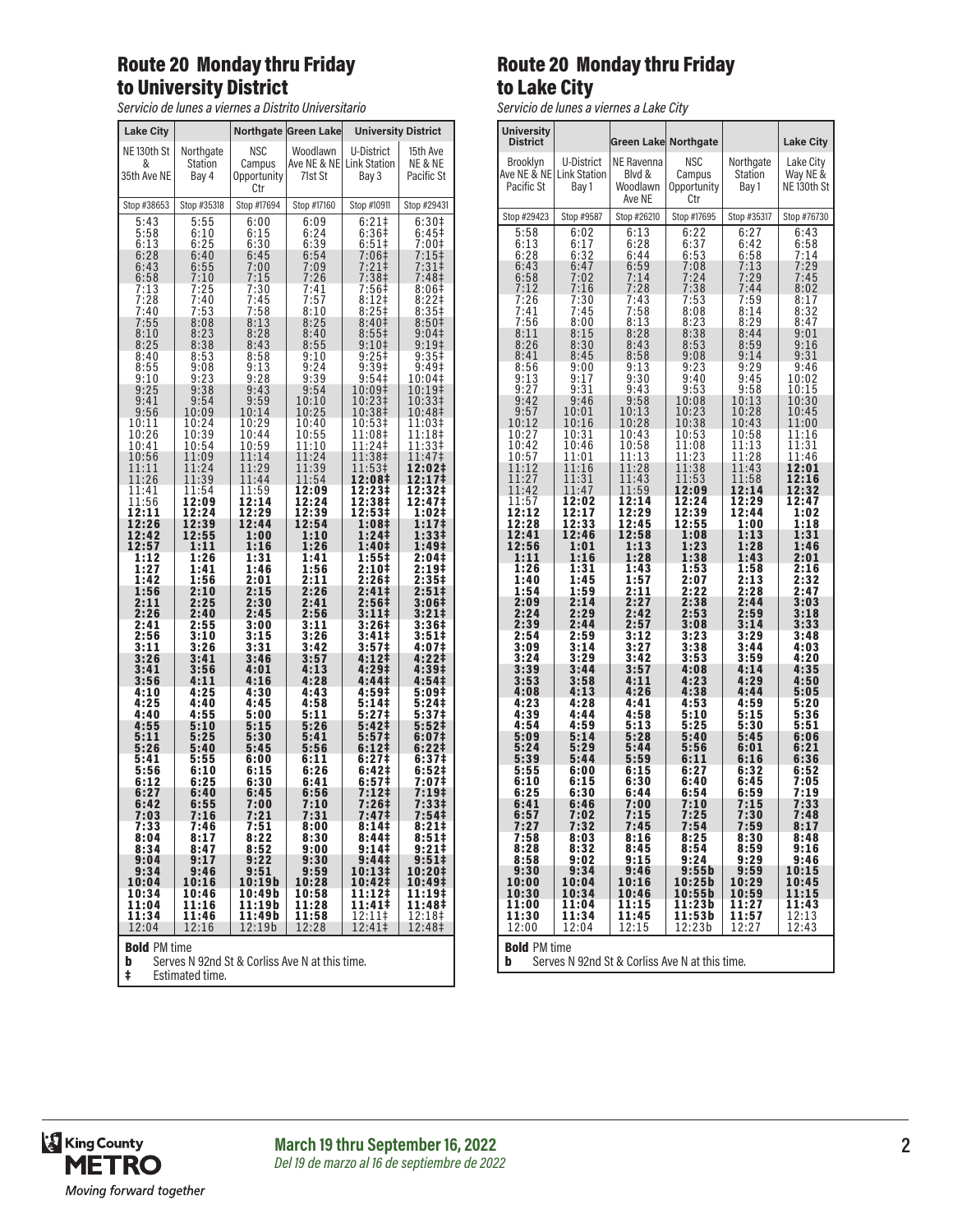# Route 20 Saturday to University District

*Servicio de al sábado a Distrito Universitario*

| <b>Lake City</b>                                                           |                                      | <b>Northgate</b>                           | <b>Green Lake</b>                  | <b>University District</b>                 |                                   |
|----------------------------------------------------------------------------|--------------------------------------|--------------------------------------------|------------------------------------|--------------------------------------------|-----------------------------------|
| NE <sub>130th</sub> St<br>&<br>35th Ave NE                                 | Northgate<br><b>Station</b><br>Bav 4 | <b>NSC</b><br>Campus<br>Opportunity<br>Ctr | Woodlawn<br>Ave NE & NE<br>71st St | U-District<br><b>Link Station</b><br>Bay 3 | 15th Ave<br>NE & NE<br>Pacific St |
| Stop #38653                                                                | Stop #35318                          | Stop #17694                                | Stop #17160                        | Stop #10911                                | Stop #29431                       |
| 6:00                                                                       | 6:09                                 | 6:12b                                      | 6:21                               | 6:37 <sup>‡</sup>                          | 6:43 <sup>‡</sup>                 |
| 6:30                                                                       | 6:39                                 | 6:42b                                      | 6:51                               | 7:07‡                                      | $7:13+$                           |
| 7:00                                                                       | 7:09                                 | 7:12b                                      | 7:21                               | 7:37 <sup>‡</sup>                          | 7:43 <sup>‡</sup>                 |
| 7:30                                                                       | 7:40                                 | 7:43b                                      | 7:52                               | 8:08 <sup>‡</sup>                          | 8:141                             |
| 7:59                                                                       | 8:09                                 | 8:13                                       | 8:22                               | 8:38 <sup>‡</sup>                          | 8:44 <sup>‡</sup>                 |
| 8:29                                                                       | 8:39                                 | 8:43                                       | 8:52                               | 9:08 <sup>‡</sup>                          | 9:14                              |
| 8:59                                                                       | 9:09                                 | 9:13                                       | 9:22                               | 9:38 <sup>‡</sup>                          | $9:44 \ddagger$                   |
| 9:29                                                                       | 9:40                                 | 9:44                                       | 9:53                               | $10:11$ ‡                                  | 10:17‡                            |
| 9:58                                                                       | 10:09                                | 10:13                                      | 10:22                              | 10:40‡                                     | 10:46‡                            |
| 10:28                                                                      | 10:39                                | 10:43                                      | 10:52                              | 11:10‡                                     | 11:16‡                            |
| 10:58                                                                      | 11:09                                | 11:13                                      | 11:22                              | 11:40‡                                     | 11:46‡                            |
| 11:28                                                                      | 11:39                                | 11:43                                      | 11:52                              | 12:10‡                                     | 12:16‡                            |
| 11:58                                                                      | 12:09                                | 12:13                                      | 12:22                              | 12:41‡                                     | 12:47‡                            |
| 12:28                                                                      | 12:39                                | 12:43                                      | 12:53                              | 1:12‡                                      | 1:19‡                             |
| 12:58                                                                      | 1:09                                 | 1:13                                       | 1:23                               | 1:42‡                                      | 1:49‡                             |
| 1:28                                                                       | 1:39                                 | 1:43                                       | 1:53                               | 2:12 <sup>‡</sup>                          | 2:19‡                             |
| 1:58                                                                       | 2:09                                 | 2:13                                       | 2:23                               | 2:43 <sup>‡</sup>                          | 2:50 <sup>‡</sup>                 |
| 2:28                                                                       | 2:39                                 | 2:43                                       | 2:53                               | 3:13#                                      | 3:20#                             |
| 2:58                                                                       | 3:09                                 | 3:13                                       | 3:23                               | 3:43 <sup>‡</sup>                          | 3:51‡                             |
| 3:28                                                                       | 3:40                                 | 3:44                                       | 3:54                               | 4:14‡                                      | 4:22‡                             |
| 3:58                                                                       | 4:10                                 | 4:14                                       | 4:24                               | 4:44‡                                      | 4:52 <sup>‡</sup>                 |
| 4:28                                                                       | 4:40                                 | 4:44                                       | 4:54                               | 5:14‡                                      | $5:22 \;$                         |
| 4:58                                                                       | 5:10                                 | 5:14                                       | 5:24                               | 5:42 <sup>‡</sup>                          | 5:50 <sup>‡</sup>                 |
| 5:28                                                                       | 5:40                                 | 5:44                                       | 5:54                               | 6:121                                      | 6:201                             |
| 5:58                                                                       | 6:10                                 | 6:14                                       | 6:23                               | 6:41‡                                      | 6:49#                             |
| 6:28                                                                       | 6:40                                 | 6:44                                       | 6:53                               | 7:11‡                                      | 7:19‡                             |
| 6:58                                                                       | 7:10                                 | 7:14                                       | 7:23                               | 7:39‡                                      | 7:47‡                             |
| 7:29                                                                       | 7:40                                 | 7:44                                       | 7:53                               | 8:09‡                                      | 8:17‡                             |
| 7:59                                                                       | 8:10                                 | 8:13                                       | 8:22                               | 8:38‡                                      | 8:45‡                             |
| 8:30                                                                       | 8:40                                 | 8:43                                       | 8:52                               | $9:08\pm$                                  | 9:15#                             |
| 9:00                                                                       | 9:10                                 | 9:13b                                      | 9:22                               | 9:38‡                                      | 9:44‡                             |
| 9:30                                                                       | 9:40                                 | 9:43b                                      | 9:52                               | 10:08‡                                     | 10:14‡                            |
| 10:00                                                                      | 10:09                                | 10:12b                                     | 10:21                              | 10:37‡                                     | 10:43‡                            |
| 10:30                                                                      | 10:39                                | 10:42b                                     | 10:51                              | 11:07‡                                     | 11:13‡                            |
| 11:00                                                                      | 11:09                                | 11:12b                                     | 11:21                              | 11:37‡                                     | 11:43‡                            |
| 11:30                                                                      | 11:39                                | 11:42b                                     | 11:51                              | 12:07‡                                     | 12:13‡                            |
| 12:00                                                                      | 12:09                                | 12:12b                                     | 12:21                              | 12:37‡                                     | 12:43‡                            |
| <b>Bold PM time</b><br>Serves N 92nd St & Corliss Ave N at this time.<br>b |                                      |                                            |                                    |                                            |                                   |

#### Route 20 Saturday to Lake City

*Servicio de al sábado a Lake City*

| <b>University</b><br><b>District</b>                                                                                                                                                                                                                                                          |                                                                                                                                                                                                                                                                                               | Green Lake Northgate                                                                                                                                                                                                                                                                           |                                                                                                                                                                                                                                                                                                          |                                                                                                                                                                                                                                                                                                | <b>Lake City</b>                                                                                                                                                                                                                                                                                |
|-----------------------------------------------------------------------------------------------------------------------------------------------------------------------------------------------------------------------------------------------------------------------------------------------|-----------------------------------------------------------------------------------------------------------------------------------------------------------------------------------------------------------------------------------------------------------------------------------------------|------------------------------------------------------------------------------------------------------------------------------------------------------------------------------------------------------------------------------------------------------------------------------------------------|----------------------------------------------------------------------------------------------------------------------------------------------------------------------------------------------------------------------------------------------------------------------------------------------------------|------------------------------------------------------------------------------------------------------------------------------------------------------------------------------------------------------------------------------------------------------------------------------------------------|-------------------------------------------------------------------------------------------------------------------------------------------------------------------------------------------------------------------------------------------------------------------------------------------------|
| Brooklyn<br>Ave NE & NE<br>Pacific St                                                                                                                                                                                                                                                         | U-District<br><b>Link Station</b><br>Bay 1                                                                                                                                                                                                                                                    | NE Ravenna<br>Blvd &<br>Woodlawn<br>Ave NE                                                                                                                                                                                                                                                     | <b>NSC</b><br>Campus<br>Opportunity<br>Ctr                                                                                                                                                                                                                                                               | Northgate<br><b>Station</b><br>Bay 1                                                                                                                                                                                                                                                           | Lake City<br>Way NE &<br>NE <sub>130th</sub> St                                                                                                                                                                                                                                                 |
| Stop #29423                                                                                                                                                                                                                                                                                   | Stop #9587                                                                                                                                                                                                                                                                                    | Stop #26210                                                                                                                                                                                                                                                                                    | Stop #17695                                                                                                                                                                                                                                                                                              | Stop #35317                                                                                                                                                                                                                                                                                    | Stop #76730                                                                                                                                                                                                                                                                                     |
| 6:18<br>6:48<br>7:18<br>7:47<br>8:17<br>8:47<br>9:16<br>9:46<br>10:16<br>10:46<br>11:16<br>11:46<br>12:15<br>12:45<br>1:15<br>1:45<br>2:15<br>2:45<br>3:15<br>3:44<br>4:14<br>4:44<br>5:14<br>5:44<br>6:14<br>6:45<br>7:16<br>7:47<br>8:18<br>8:48<br>9:18<br>9:48<br>10:18<br>10:48<br>11:18 | 6:23<br>6:53<br>7:23<br>7:52<br>8:22<br>8:52<br>9:21<br>9:51<br>10:22<br>10:52<br>11:22<br>11:52<br>12:21<br>12:51<br>1:21<br>1:51<br>2:21<br>2:51<br>3:21<br>3:50<br>4:20<br>4:50<br>5:20<br>5:50<br>6:20<br>6:51<br>7:22<br>7:53<br>8:23<br>8:53<br>9:23<br>9:53<br>10:23<br>10:53<br>11:23 | 6:33<br>7:03<br>7:33<br>8:02<br>8:32<br>9:02<br>9:31<br>10:02<br>10:33<br>11:03<br>11:33<br>12:03<br>12:32<br>1:02<br>1:32<br>2:03<br>2:33<br>3:03<br>3:35<br>4:04<br>4:34<br>5:04<br>5:34<br>6:02<br>6:32<br>7:03<br>7:33<br>8:04<br>8:34<br>9:04<br>9:34<br>10:03<br>10:33<br>11:03<br>11:33 | 6:42b<br>7:12b<br>7:42b<br>8:11<br>8:41<br>9:11<br>9:40<br>10:11<br>10:42<br>11:12<br>11:42<br>12:13<br>12:42<br>1:12<br>1:42<br>2:13<br>2:43<br>3:13<br>3:46<br>4:15<br>4:45<br>5:15<br>5:45<br>6:13<br>6:43<br>7:13<br>7:43<br>8:13<br>8:43b<br>9:13b<br>9:43b<br>10:12b<br>10:42b<br>11:12b<br>11:42b | 6:46<br>7:16<br>7:46<br>8:16<br>8:46<br>9:16<br>9:45<br>10:16<br>10:47<br>11:17<br>11:47<br>12:18<br>12:47<br>1:17<br>1:47<br>2:18<br>2:48<br>3:18<br>3:51<br>4:20<br>4:50<br>5:20<br>5:50<br>6:18<br>6:48<br>7:18<br>7:48<br>8:18<br>8:48<br>9:18<br>9:48<br>10:17<br>10:47<br>11:17<br>11:47 | 7:02<br>7:32<br>8:03<br>8:33<br>9:03<br>9:33<br>10:02<br>10:33<br>11:04<br>11:34<br>12:04<br>12:35<br>1:04<br>1:35<br>2:05<br>2:38<br>3:08<br>3:37<br>4:10<br>4:39<br>5:09<br>5:38<br>6:08<br>6:36<br>7:06<br>7:36<br>8:06<br>8:34<br>9:04<br>9:34<br>10:04<br>10:33<br>11:03<br>11:33<br>12:03 |
| 11:48<br>11:53<br>12:03<br>12:12b<br>12:33<br>12:17<br><b>Bold PM time</b>                                                                                                                                                                                                                    |                                                                                                                                                                                                                                                                                               |                                                                                                                                                                                                                                                                                                |                                                                                                                                                                                                                                                                                                          |                                                                                                                                                                                                                                                                                                |                                                                                                                                                                                                                                                                                                 |

‡ Estimated time.

**b** Serves N 92nd St & Corliss Ave N at this time.